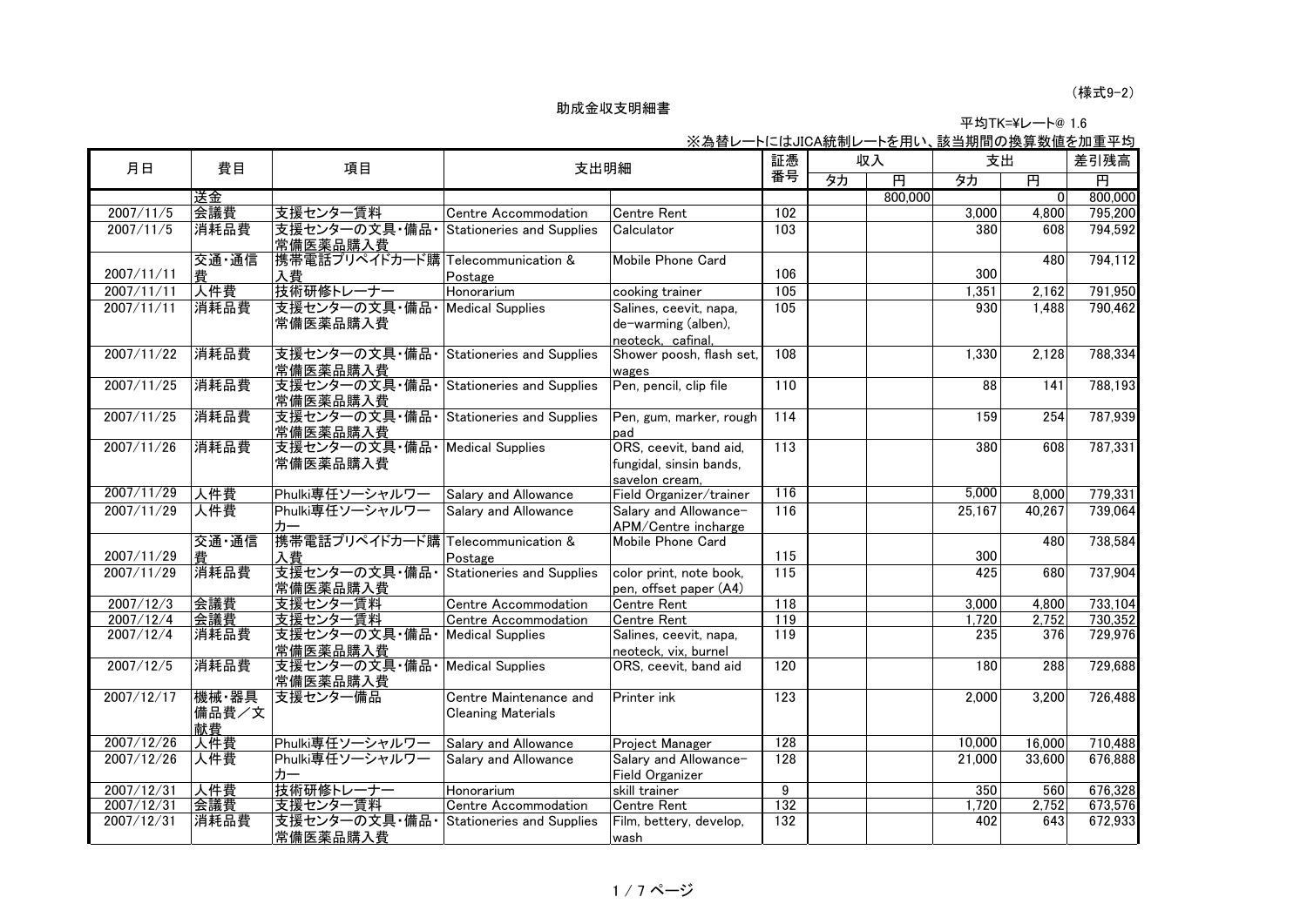#### (様式9-2)

| 平均TK=¥レート@ 1.6 |
|----------------|
|                |

|                      |             |                                        |                                  |                                            | שנייו שעויר לשגש אס ו<br>証憑 | י ישנו שי<br>収入 |                         | . 畝コ別同ソ庆井玖爬と加圭<br>支出 |                | 差引残高               |
|----------------------|-------------|----------------------------------------|----------------------------------|--------------------------------------------|-----------------------------|-----------------|-------------------------|----------------------|----------------|--------------------|
| 月日                   | 費目          | 項目                                     | 支出明細                             |                                            | 番号                          | タカ              | $\overline{\mathbf{H}}$ | タカ                   | $\overline{H}$ | 円                  |
| 2007/12/31           | 消耗品費        | 支援センターの文具・備品・Stationeries and Supplies |                                  | Note book, pen, pencil,                    | 133                         |                 |                         | 485                  | 776            | 672,157            |
|                      |             | 常備医薬品購入費                               |                                  | shirpner, erraser, writing                 |                             |                 |                         |                      |                |                    |
|                      |             |                                        |                                  | pad, colored pen, gum,                     |                             |                 |                         |                      |                |                    |
|                      |             |                                        |                                  | gems clip, art liner,                      |                             |                 |                         |                      |                |                    |
|                      |             |                                        |                                  | rough pad, stapeler pin,                   |                             |                 |                         |                      |                |                    |
|                      |             |                                        |                                  | office file                                |                             |                 |                         |                      |                |                    |
| 2008/1/6             | 会議費         | 支援センター賃料                               | Centre Accommodation             | <b>Centre Rent</b>                         | 135                         |                 |                         | 3,000                | 4,800          | 667,357            |
|                      | 交通·通信       | 携帯電話プリペイドカード購 Telecommunication &      |                                  | Mobile Phone Card                          |                             |                 |                         |                      | 480            | 666,877            |
| 2008/1/13            | 費           | 入費                                     | Postage                          |                                            | 137                         |                 |                         | 300                  |                |                    |
| 2008/1/13            | 消耗品費        | 支援センターの文具・備品                           | <b>Medical Supplies</b>          | Fasfuen gel, cotton,                       | 139                         |                 |                         | 280                  | 448            | 666,429            |
|                      |             | 常備医薬品購入費                               |                                  | ceevit, band aid                           |                             |                 |                         |                      |                |                    |
| 2008/1/17            | 消耗品費        | 支援センターの文具·備品· Medical Supplies         |                                  | Salines, ceevit,                           | $\overline{142}$            |                 |                         | 355                  | 568            | 665,861            |
|                      |             | 常備医薬品購入費                               |                                  | paracitamol, Napa,                         |                             |                 |                         |                      |                |                    |
|                      |             |                                        |                                  | burnel, vix, neotech                       |                             |                 |                         |                      |                |                    |
| 2008/1/17            | 消耗品費        | 支援センターの文具・備品・                          | <b>Stationeries and Supplies</b> | pen, rough pad, office                     | 142                         |                 |                         | 181                  | 290            | 665,571            |
|                      |             | 常備医薬品購入費                               |                                  | file, fluid                                |                             |                 |                         |                      |                |                    |
| 2008/1/28            | 人件費         | Phulki専任ソーシャルワー                        | Salary and Allowance             | Project Manager                            | 143                         |                 |                         | 10,500               | 16,800         | 648,771            |
| 2008/1/28            | 人件費         | Phulki専任ソーシャルワー                        | Salary and Allowance             | Salary and Allowance-                      | 143                         |                 |                         | 24.200               | 38.720         | 610,051            |
|                      |             | カー                                     |                                  | Centre in charge                           |                             |                 |                         |                      |                |                    |
| 2008/2/3             | 会議費         | 支援センター賃料<br>支援センター賃料                   | Centre Accommodation             | <b>Centre Rent</b>                         | 144<br>145                  |                 |                         | 1,720                | 2,752          | 607,299            |
| 2008/2/6<br>2008/2/7 | 会議費<br>消耗品費 | 支援センターの文具・備品                           | Centre Accommodation             | <b>Centre Rent</b><br>Salines, ceevit, de- | 148                         |                 |                         | 3,000<br>498         | 4,800<br>797   | 602,499<br>601,702 |
|                      |             |                                        | <b>Medical Supplies</b>          |                                            |                             |                 |                         |                      |                |                    |
|                      |             | 常備医薬品購入費                               |                                  | warming (alben),                           |                             |                 |                         |                      |                |                    |
|                      |             |                                        |                                  | neoteck, paracitamol,                      |                             |                 |                         |                      |                |                    |
|                      |             |                                        |                                  | leucoplust, burnel, vix,                   |                             |                 |                         |                      |                |                    |
| 2008/2/7             | 機械·器具       | 支援センター備品                               | Centre Maintenance and           | bandage, cotton.<br>Printer ink            | 146                         |                 |                         | 2.250                | 3.600          | 598,102            |
|                      | 備品費/文       |                                        | <b>Cleaning Materials</b>        |                                            |                             |                 |                         |                      |                |                    |
|                      | 献費          |                                        |                                  |                                            |                             |                 |                         |                      |                |                    |
| 2008/2/7             | 消耗品費        | 支援センターの文具・備品・Stationeries and Supplies |                                  | pen, pencil, shirpner,                     | 148                         |                 |                         | 1,009                | 1,614          | 596,488            |
|                      |             | 常備医薬品購入費                               |                                  | erraser, writing pad,                      |                             |                 |                         |                      |                |                    |
|                      |             |                                        |                                  | colored pen (signature                     |                             |                 |                         |                      |                |                    |
|                      |             |                                        |                                  | pen), gems clip, art liner,                |                             |                 |                         |                      |                |                    |
|                      |             |                                        |                                  | stapeler pin, office file,                 |                             |                 |                         |                      |                |                    |
|                      |             |                                        |                                  | box file, scotch tape,                     |                             |                 |                         |                      |                |                    |
|                      |             |                                        |                                  | desk calender.Film.                        |                             |                 |                         |                      |                |                    |
|                      |             |                                        |                                  | bettery develop wash                       |                             |                 |                         |                      |                |                    |
| 2008/2/11            | 消耗品費        | 支援センターの文具・備品・Medical Supplies          |                                  | Antacid plus, ORS,                         | 149                         |                 |                         | 250                  | 400            | 596,088            |
|                      |             | 常備医薬品購入費                               |                                  | ceevit                                     |                             |                 |                         |                      |                |                    |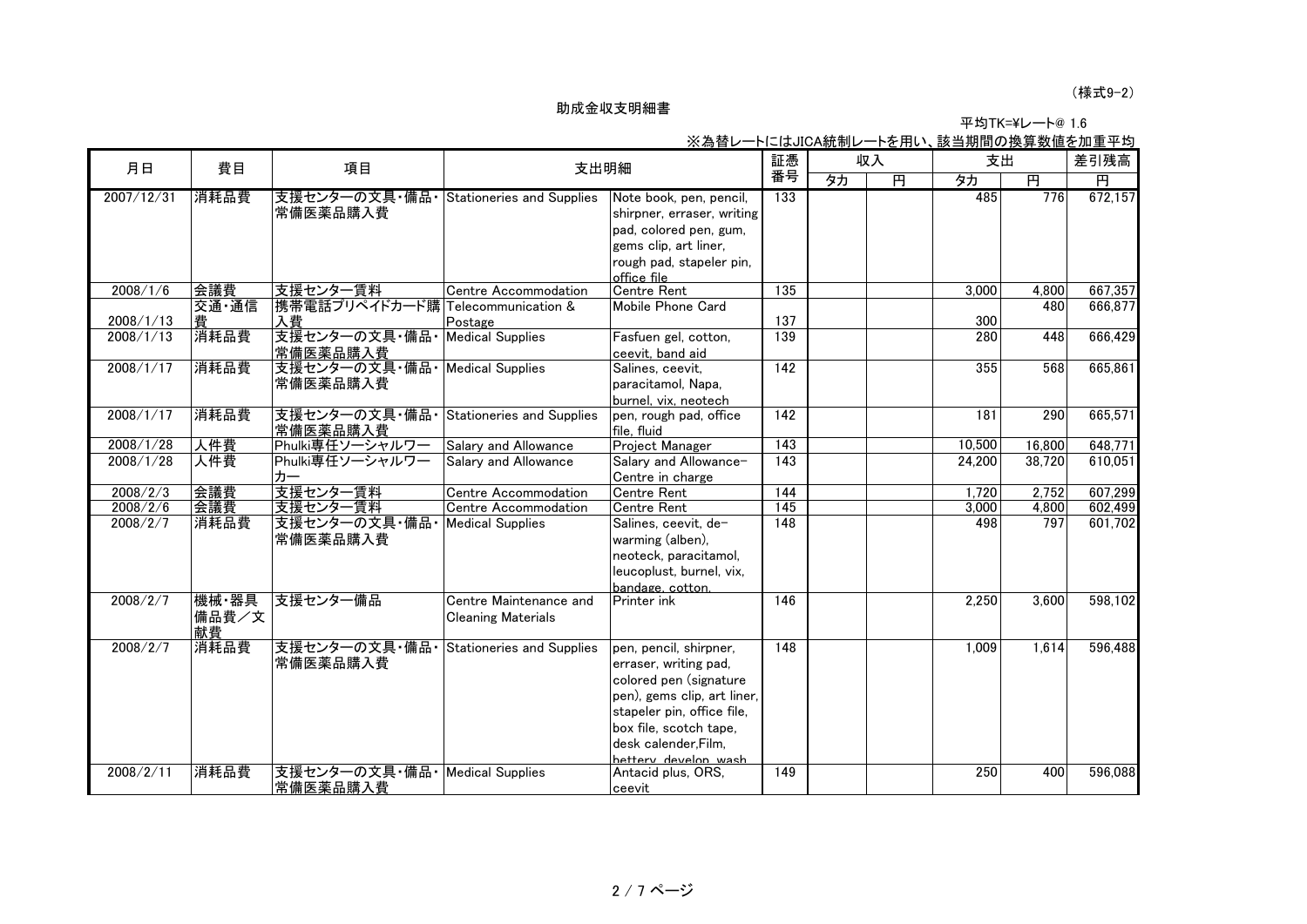# (様式9-2)

平均TK=¥レート@ 1.6

| 月日        | 費目    | 項目                                 | 支出明細                                         |                            | 証憑               | 収入 |   | 支出     |        | 差引残高    |  |
|-----------|-------|------------------------------------|----------------------------------------------|----------------------------|------------------|----|---|--------|--------|---------|--|
|           |       |                                    |                                              |                            | 番号               | 夕力 | 再 | 夕力     | 再      | 再       |  |
| 2008/2/11 | 消耗品費  | 支援センターの文具・備品・                      | <b>Stationeries and Supplies</b>             | Register, pen, pencil,     | $\overline{149}$ |    |   | 1,246  | 1,994  | 594,094 |  |
|           |       | 常備医薬品購入費                           |                                              | erraser, note book, desk   |                  |    |   |        |        |         |  |
|           |       |                                    |                                              | calender, colored pen,     |                  |    |   |        |        |         |  |
|           |       |                                    |                                              | gum, gems clip, art liner, |                  |    |   |        |        |         |  |
|           |       |                                    |                                              | marker, rime paper,        |                  |    |   |        |        |         |  |
|           |       |                                    |                                              | maskin tape, scotch        |                  |    |   |        |        |         |  |
|           |       |                                    |                                              | tape, stapeler machine,    |                  |    |   |        |        |         |  |
|           |       |                                    |                                              | staneler nin office file   |                  |    |   |        |        |         |  |
| 2008/2/11 | 機械·器具 | 支援センター備品                           | Centre Maintenance and                       | Internet configer          | 150              |    |   | 800    | 1,280  | 592,814 |  |
|           | 備品費/文 |                                    | <b>Cleaning Materials</b>                    | setting, service charge,   |                  |    |   |        |        |         |  |
|           | 献費    |                                    |                                              | softwares install          |                  |    |   |        |        |         |  |
| 2008/2/17 | 人件費   | 技術研修トレーナー                          | Honorarium                                   | skill trainer              | 151              |    |   | 350    | 560    | 592,254 |  |
|           | 交通·通信 | 携帯電話プリペイドカード購                      | Telecommunication &                          | Mobile Phone Card          |                  |    |   |        | 480    | 591,774 |  |
| 2008/2/17 | 費     | 入費                                 | Postage                                      |                            | 152              |    |   | 300    |        |         |  |
| 2008/2/17 | 消耗品費  | 支援センターの文具・備品                       | <b>Stationeries and Supplies</b>             | Optical mouse, pen,        | 152              |    |   | 948    | 1,517  | 590,257 |  |
|           |       | 常備医薬品購入費                           |                                              | pencil, shirpner, erraser, |                  |    |   |        |        |         |  |
|           |       |                                    |                                              | note book, glue stick,     |                  |    |   |        |        |         |  |
|           |       |                                    |                                              | gems clip, art liner,      |                  |    |   |        |        |         |  |
|           |       |                                    |                                              | offset paper A4, scotch    |                  |    |   |        |        |         |  |
|           |       |                                    |                                              | tape, stapeler pin, clip   |                  |    |   |        |        |         |  |
| 2008/2/26 | 人件費   | Phulki専任ソーシャルワー                    | Salary and Allowance                         | Project Manager            | 153              |    |   | 10,500 | 16,800 | 573,457 |  |
| 2008/2/26 | 人件費   | Phulki専任ソーシャルワー                    | Salary and Allowance                         | Salary and Allowance-      | 153              |    |   | 24,200 | 38,720 | 534,737 |  |
|           |       | カー                                 |                                              | Centre in charge           |                  |    |   |        |        |         |  |
| 2008/2/28 | 人件費   | 技術研修トレーナー                          | Honorarium                                   | skill trainer              | 154              |    |   | 350    | 560    | 534,177 |  |
| 2008/3/4  | 会議費   | 支援センター賃料                           | <b>Centre Accommodation</b>                  | <b>Centre Rent</b>         | 156              |    |   | 1,720  | 2,752  | 531,425 |  |
| 2008/3/6  | 会議費   | 支援センター賃料                           | Centre Accommodation                         | <b>Centre Rent</b>         | 157              |    |   | 3,000  | 4,800  | 526,625 |  |
|           | 交通·通信 | 携帯電話プリペイドカード購 Telecommunication &  |                                              | Mobile Phone Card          | 160              |    |   |        | 480    | 526,145 |  |
| 2008/3/9  | 費     | 入費                                 | Postage                                      |                            | 161              |    |   | 300    |        |         |  |
| 2008/3/10 | 消耗品費  | 支援センターの文具・備品                       | <b>Stationeries and Supplies</b>             | Attendence register,       |                  |    |   | 375    | 600    | 525,545 |  |
|           |       | 常備医薬品購入費                           |                                              | pen, rough pad, stock      |                  |    |   |        |        |         |  |
|           |       |                                    |                                              | book, gum                  |                  |    |   |        |        |         |  |
| 2008/3/13 | 消耗品費  | 支援センターの文具・備品・                      | <b>Medical Supplies</b>                      | Salines, ceevit,           | 162              |    |   | 368    | 589    | 524,956 |  |
|           |       | 常備医薬品購入費                           |                                              | paracitamol, leucoplust,   |                  |    |   |        |        |         |  |
|           | 消耗品費  | 支援センターの文具・備品                       |                                              | alben, burnel, vics,       | 163              |    |   |        |        |         |  |
| 2008/3/13 |       |                                    | <b>Stationeries and Supplies</b>             | pen, pencil, white board   |                  |    |   | 135    | 216    | 524,740 |  |
|           |       | 常備医薬品購入費                           |                                              | marker, rough pad, gum,    |                  |    |   |        |        |         |  |
| 2008/3/24 | 人件費   |                                    |                                              | scotch tape                | 165              |    |   | 10,500 | 16,800 | 507,940 |  |
| 2008/3/24 | 人件費   | Phulki専任ソーシャルワー<br>Phulki専任ソーシャルワー | Salary and Allowance<br>Salary and Allowance | Project Manager            | 165              |    |   | 12,100 | 19,360 | 488,580 |  |
|           |       | カー                                 |                                              | Salary and Allowance-      |                  |    |   |        |        |         |  |
| 2008/3/24 | 人件費   | 技術研修トレーナー                          |                                              | Centre in charge           | 166              |    |   |        |        | 488,020 |  |
| 2008/3/24 | 消耗品費  |                                    | Honorarium                                   | skill trainer              | 166              |    |   | 350    | 560    |         |  |
|           |       | 支援センターの文具・備品・<br>常備医薬品購入費          | <b>Medical Supplies</b>                      | ceevit, bandage            |                  |    |   | 69     | 110    | 487,910 |  |
| 2008/3/27 | 会議費   | 支援センター賃料                           | Centre Accommodation                         | <b>Centre Rent</b>         | 169              |    |   | 1,720  | 2,752  | 485,158 |  |

※為替レートにはJICA統制レートを用い、該当期間の換算数値を加重平均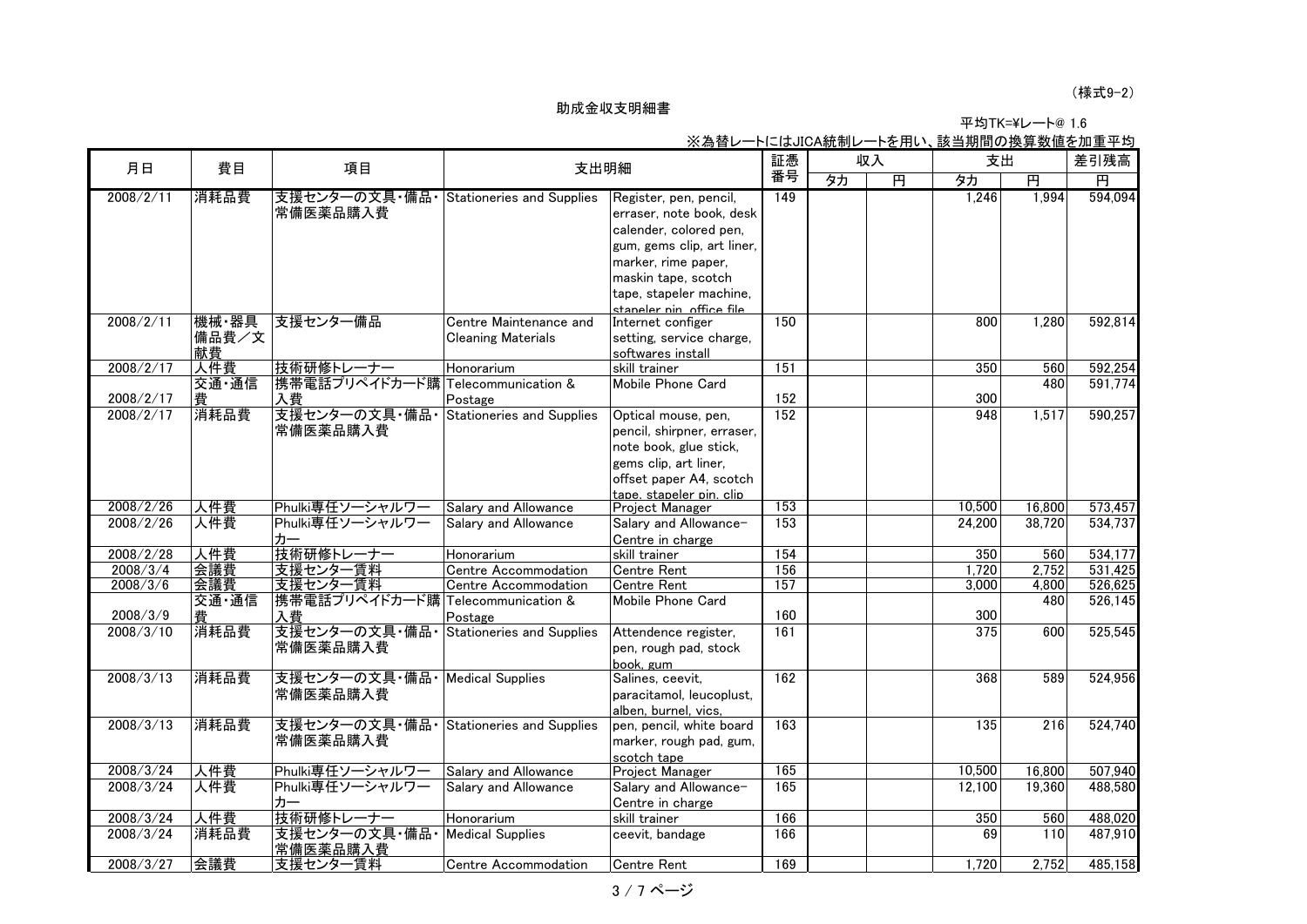平均TK=¥レート@ 1.6 ※為替レートにはJICA統制レートを用い、該当期間の換算数値を加重平均

| 月日        | 費目    | 項目                                 | 支出明細                             |                                           | 証憑                      | 収入 |                         | 支出     |        | 差引残高    |  |
|-----------|-------|------------------------------------|----------------------------------|-------------------------------------------|-------------------------|----|-------------------------|--------|--------|---------|--|
|           |       |                                    |                                  |                                           | 番号                      | 夕力 | $\overline{\mathbf{H}}$ | タカ     | 再      | 円       |  |
| 2008/3/27 | 消耗品費  | 支援センターの文具・備品・<br>常備医薬品購入費          | <b>Medical Supplies</b>          | Almex, sp-mycidin,<br>ORS, alatrol        | 169                     |    |                         | 1002   | 1,603  | 483,555 |  |
| 2008/3/27 | 消耗品費  | 支援センターの文具・備品                       | <b>Stationeries and Supplies</b> | Register khata, stock                     | 169                     |    |                         | 1,035  | 1,656  | 481,899 |  |
|           |       | 常備医薬品購入費                           |                                  | register, box file, letter                |                         |    |                         |        |        |         |  |
|           |       |                                    |                                  | file, report cover file,                  |                         |    |                         |        |        |         |  |
|           |       |                                    |                                  | normal paper, pushpin,                    |                         |    |                         |        |        |         |  |
|           |       |                                    |                                  | file, white board duster,                 |                         |    |                         |        |        |         |  |
|           |       |                                    |                                  | marker pen. multi plug                    |                         |    |                         |        |        |         |  |
| 2008/3/31 | 消耗品費  | 支援センターの文具・備品・<br>常備医薬品購入費          | <b>Stationeries and Supplies</b> | Paper tray                                | 172                     |    |                         | 650    | 1,040  | 480,859 |  |
| 2008/4/7  | 会議費   | 支援センター賃料                           | Centre Accommodation             | <b>Centre Rent</b>                        | $\overline{2}$          |    |                         | 3,000  | 4,800  | 476,059 |  |
|           | 交通·通信 | 携帯電話プリペイドカード購 Telecommunication &  |                                  | Mobile Phone Card                         |                         |    |                         |        | 480    | 475,579 |  |
| 2008/4/10 |       | 入費                                 | Postage                          |                                           | 4                       |    |                         | 300    |        |         |  |
| 2008/4/10 | 消耗品費  | 支援センターの文具・備品<br>常備医薬品購入費           | <b>Stationeries and Supplies</b> | Calculator                                | $\overline{\mathbf{4}}$ |    |                         | 300    | 480    | 475,099 |  |
| 2008/4/24 | 人件費   | Phulki専任ソーシャルワー                    | Salary and Allowance             | Project Manager                           | 6                       |    |                         | 10,500 | 16,800 | 458,299 |  |
| 2008/4/24 | 人件費   | Phulki専任ソーシャルワー                    | Salary and Allowance             | Salary and Allowance-                     | 6                       |    |                         | 12,100 | 19,360 | 438,939 |  |
|           |       | カー                                 |                                  | Centre in charge                          |                         |    |                         |        |        |         |  |
| 2008/5/18 | 会議費   | 支援センター賃料                           | <b>Centre Accommodation</b>      | <b>Centre Rent</b>                        | 13                      |    |                         | 2,500  | 4,000  | 434,939 |  |
|           | 交通·通信 | 携帯電話プリペイドカード購 Telecommunication &  |                                  | Mobile Phone Card                         |                         |    |                         |        | 480    | 434,459 |  |
| 2008/5/18 | 書     | 入費                                 | Postage                          |                                           | 12                      |    |                         | 300    |        |         |  |
| 2008/5/18 | 消耗品費  | 支援センターの文具・備品・                      | <b>Stationeries and Supplies</b> | pen, pencil, shirpner,                    | 14                      |    |                         | 680    | 1.088  | 433,371 |  |
|           |       | 常備医薬品購入費                           |                                  | erraser, note book, color                 |                         |    |                         |        |        |         |  |
|           |       |                                    |                                  | pen, file, jems clip,                     |                         |    |                         |        |        |         |  |
|           |       |                                    |                                  | marker, scotch tape,                      |                         |    |                         |        |        |         |  |
|           |       |                                    |                                  | stapeler pin, maskin                      |                         |    |                         |        |        |         |  |
| 2008/5/20 | 会議費   | 支援センター賃料                           | Centre Accommodation             | <b>Centre Rent</b>                        | 15                      |    |                         | 5,000  | 8,000  | 425,371 |  |
| 2008/5/21 | 消耗品費  | 支援センターの文具・備品                       | <b>Stationeries and Supplies</b> | Courier service charge,                   | 16                      |    |                         | 345    | 552    | 424,819 |  |
| 2008/5/28 | 人件費   | 常備医薬品購入費                           |                                  | double A paper, buscket                   | 17                      |    |                         | 18,500 |        | 395,219 |  |
| 2008/5/28 | 人件費   | Phulki専任ソーシャルワー<br>Phulki専任ソーシャルワー | Salary and Allowance             | Project Manager                           | 17                      |    |                         | 12,100 | 29,600 | 375,859 |  |
|           |       | カー                                 | Salary and Allowance             | Salary and Allowance-<br>Centre in charge |                         |    |                         |        | 19,360 |         |  |
| 2008/6/8  | 会議費   | 支援センター賃料                           | Centre Accommodation             | <b>Centre Rent</b>                        | $\overline{23}$         |    |                         | 5,000  | 8,000  | 367,859 |  |
|           | 交通·通信 | 携帯電話プリペイドカード購                      | Telecommunication &              | Mobile Phone Card                         |                         |    |                         |        | 480    | 367,379 |  |
| 2008/6/11 | 費     | 入費                                 | Postage                          |                                           | 26                      |    |                         | 300    |        |         |  |
| 2008/6/22 | 人件費   | 技術研修トレーナー                          | Honorarium                       | cooking trainer                           | 28                      |    |                         | 300    | 480    | 366,899 |  |
| 2008/6/22 | 会議費   | 支援センター賃料                           | Centre Accommodation             | <b>Centre Rent</b>                        | $JV-01$                 |    |                         | 2,500  | 4,000  | 362,899 |  |
|           | 交通・通信 | 携帯電話プリペイドカード購                      | Telecommunication &              | Mobile Phone Card                         |                         |    |                         |        | 480    | 362,419 |  |
| 2008/6/22 | 費     | 入費                                 | Postage                          |                                           | $JV-01$                 |    |                         | 300    |        |         |  |
| 2008/6/22 | 消耗品費  | 支援センターの文具・備品・                      | <b>Medical Supplies</b>          | Salines, ceevit, de-                      | $JV-01$                 |    |                         | 594    | 950    | 361,469 |  |
|           |       | 常備医薬品購入費                           |                                  | warming (alben),                          |                         |    |                         |        |        |         |  |
|           |       |                                    |                                  | neoteck, histacine, eye                   |                         |    |                         |        |        |         |  |
|           |       |                                    |                                  | drop, matronidazol,                       |                         |    |                         |        |        |         |  |
|           |       |                                    |                                  | betnovate. orfenac.                       |                         |    |                         |        |        |         |  |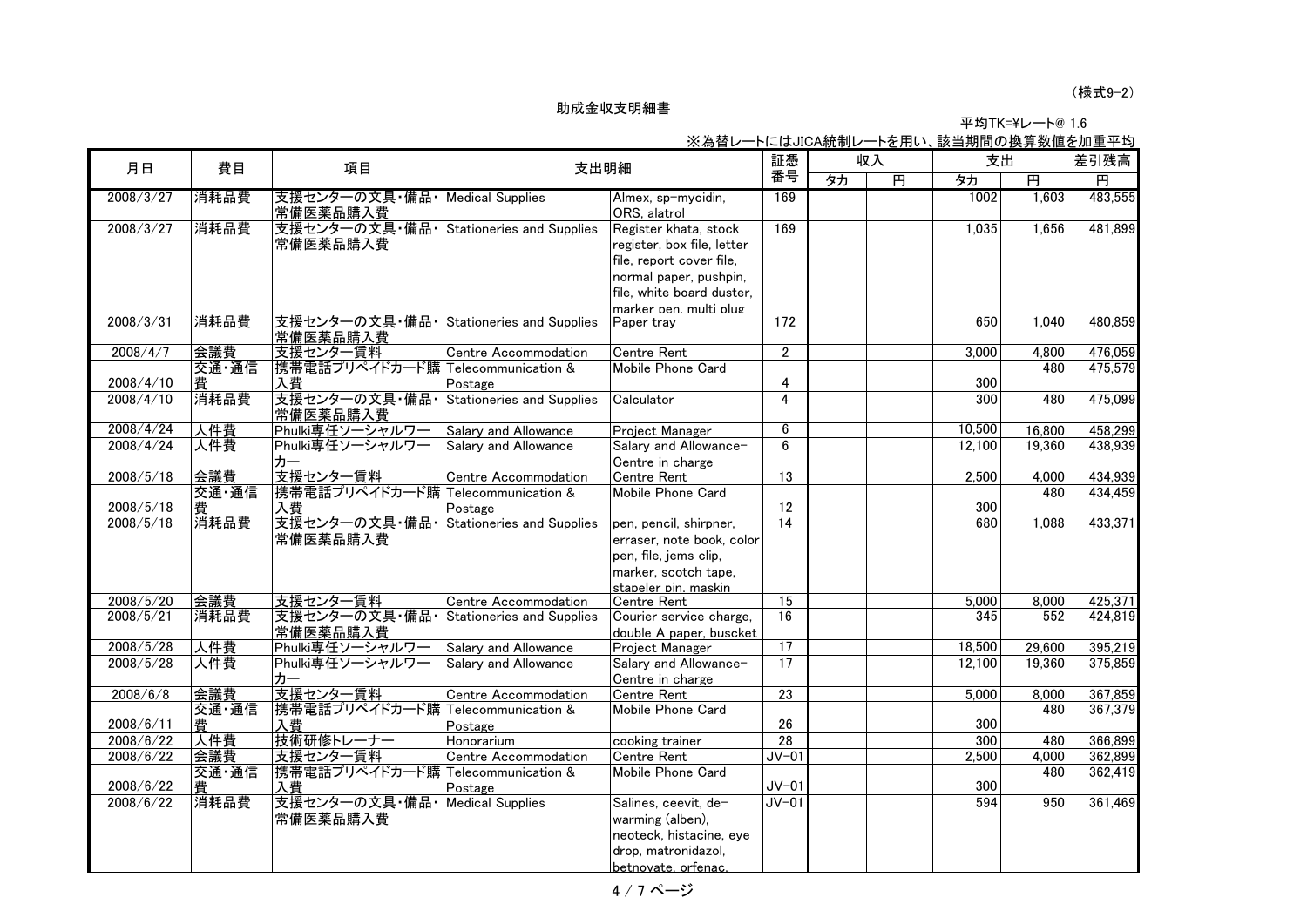#### (様式9-2)

|                                                              | 平均TK=¥レート@ 1.6 |
|--------------------------------------------------------------|----------------|
| - ※ 为麸し— レニー!ナー!IC ヘ 絊剉し— レた田!ヽ _ 誌 当 期閉 の 過 質 数 値 た 加 重 亚 灼 |                |

|           |      |                                 |                                  |                                                   | <u> 公祠日レ 「1-16010A机制レ 「2用い、改当新闻VンI夹并数値2加主十功</u><br>証憑<br>収入 |    | 支出 |        | 差引残高   |         |
|-----------|------|---------------------------------|----------------------------------|---------------------------------------------------|-------------------------------------------------------------|----|----|--------|--------|---------|
| 月日        | 費目   | 項目                              | 支出明細                             |                                                   | 番号                                                          | タカ | 再  | タカ     | 再      | 円       |
| 2008/6/22 | 消耗品費 | 支援センターの文具・備品   Medical Supplies |                                  | Salines, ceevit,                                  | 28                                                          |    |    | 492    | 787    | 360,682 |
|           |      | 常備医薬品購入費                        |                                  | paracitamol, leucoplust,                          |                                                             |    |    |        |        |         |
|           |      |                                 |                                  | burnel, cotton, bandage,                          |                                                             |    |    |        |        |         |
|           |      |                                 |                                  |                                                   |                                                             |    |    |        |        |         |
|           |      |                                 |                                  | alben, amodis, alatrol,<br>tetracyclin, betnovate |                                                             |    |    |        |        |         |
|           |      |                                 |                                  | oint. vics.                                       |                                                             |    |    |        |        |         |
| 2008/6/26 | 人件費  | Phulki専任ソーシャルワー                 | Salary and Allowance             | Project Manager                                   | $\overline{29}$                                             |    |    | 35,000 | 56,000 | 304,682 |
| 2008/6/26 | 人件費  | Phulki専任ソーシャルワー                 | Salary and Allowance             | Salary and Allowance-                             | 29                                                          |    |    | 12,100 | 19,360 | 285,322 |
|           |      | カー                              |                                  | <b>Field Organizer</b>                            |                                                             |    |    |        |        |         |
| 2008/6/30 | 会議費  | 支援センター賃料                        | Centre Accommodation             | <b>Centre Rent</b>                                | $\overline{37}$                                             |    |    | 2,500  | 4,000  | 281,322 |
| 2008/6/30 | 会議費  | 支援センター賃料                        | Centre Accommodation             | Centre Rent for half                              | 38                                                          |    |    | 1.400  | 2,240  | 279,082 |
|           |      |                                 |                                  | month at Rupnagar                                 |                                                             |    |    |        |        |         |
| 2008/6/30 | 資料費  | 配布用図書購入費                        | <b>Educational Supplies and</b>  | Book (5 in 1), slate, art                         | 35                                                          |    |    | 1.965  | 3,144  | 275,938 |
|           |      |                                 | Play Materials                   | paper, Chalk, color                               |                                                             |    |    |        |        |         |
|           |      |                                 |                                  | pencil, pencil, duster,                           |                                                             |    |    |        |        |         |
|           |      |                                 |                                  | erreser, art liner, white                         |                                                             |    |    |        |        |         |
|           |      |                                 |                                  | board marker, ica.                                |                                                             |    |    |        |        |         |
|           |      |                                 |                                  | shirpner, brown book,                             |                                                             |    |    |        |        |         |
|           |      |                                 |                                  | drawing book oil pestal                           |                                                             |    |    |        |        |         |
| 2008/6/30 | 消耗品費 | 支援センターの文具・備品・                   | <b>Stationeries and Supplies</b> | Attendence register,                              | 35                                                          |    |    | 1,560  | 2,496  | 273,442 |
|           |      | 常備医薬品購入費                        |                                  | pen, pencil, shirpner,                            |                                                             |    |    |        |        |         |
|           |      |                                 |                                  | erraser, writting pad,                            |                                                             |    |    |        |        |         |
|           |      |                                 |                                  | desk calender with                                |                                                             |    |    |        |        |         |
|           |      |                                 |                                  | stand, calculator, desk                           |                                                             |    |    |        |        |         |
|           |      |                                 |                                  | calender, colored pen,                            |                                                             |    |    |        |        |         |
|           |      |                                 |                                  | office file, register book,                       |                                                             |    |    |        |        |         |
|           |      |                                 |                                  | gum, jems clip, marker                            |                                                             |    |    |        |        |         |
|           |      |                                 |                                  | pen, scotch tape,                                 |                                                             |    |    |        |        |         |
|           |      |                                 |                                  | stapeler machine,                                 |                                                             |    |    |        |        |         |
|           |      |                                 |                                  | stapeler pin, maskin                              |                                                             |    |    |        |        |         |
|           |      |                                 |                                  | tana hay fila white                               |                                                             |    |    |        |        |         |
| 2008/7/7  | 会議費  | 支援センター賃料                        | Centre Accommodation             | <b>Centre Rent</b>                                | 43                                                          |    |    | 5,000  | 8,000  | 265,442 |
| 2008/7/10 | 会議費  | 支援センター賃料                        | Centre Accommodation             | <b>Centre Rent</b>                                | 45                                                          |    |    | 2,800  | 4,480  | 260,962 |
| 2008/7/17 | 資料費  | 配布用図書購入費                        | Educational Supplies and         | Book (5 in 1), Chalk,                             | 48                                                          |    |    | 5.105  | 8.168  | 252,794 |
|           |      |                                 | Play Materials                   | color pencil, sign pen,                           |                                                             |    |    |        |        |         |
|           |      |                                 |                                  | pencil, erreser, art                              |                                                             |    |    |        |        |         |
|           |      |                                 |                                  | liner/marker, white                               |                                                             |    |    |        |        |         |
|           |      |                                 |                                  | board marker, gum, ica,                           |                                                             |    |    |        |        |         |
|           |      |                                 |                                  | shirpner, brown book,                             |                                                             |    |    |        |        |         |
|           |      |                                 |                                  | drawing book, oil pestal,                         |                                                             |    |    |        |        |         |
|           |      |                                 |                                  | ludu ruller slate                                 |                                                             |    |    |        |        |         |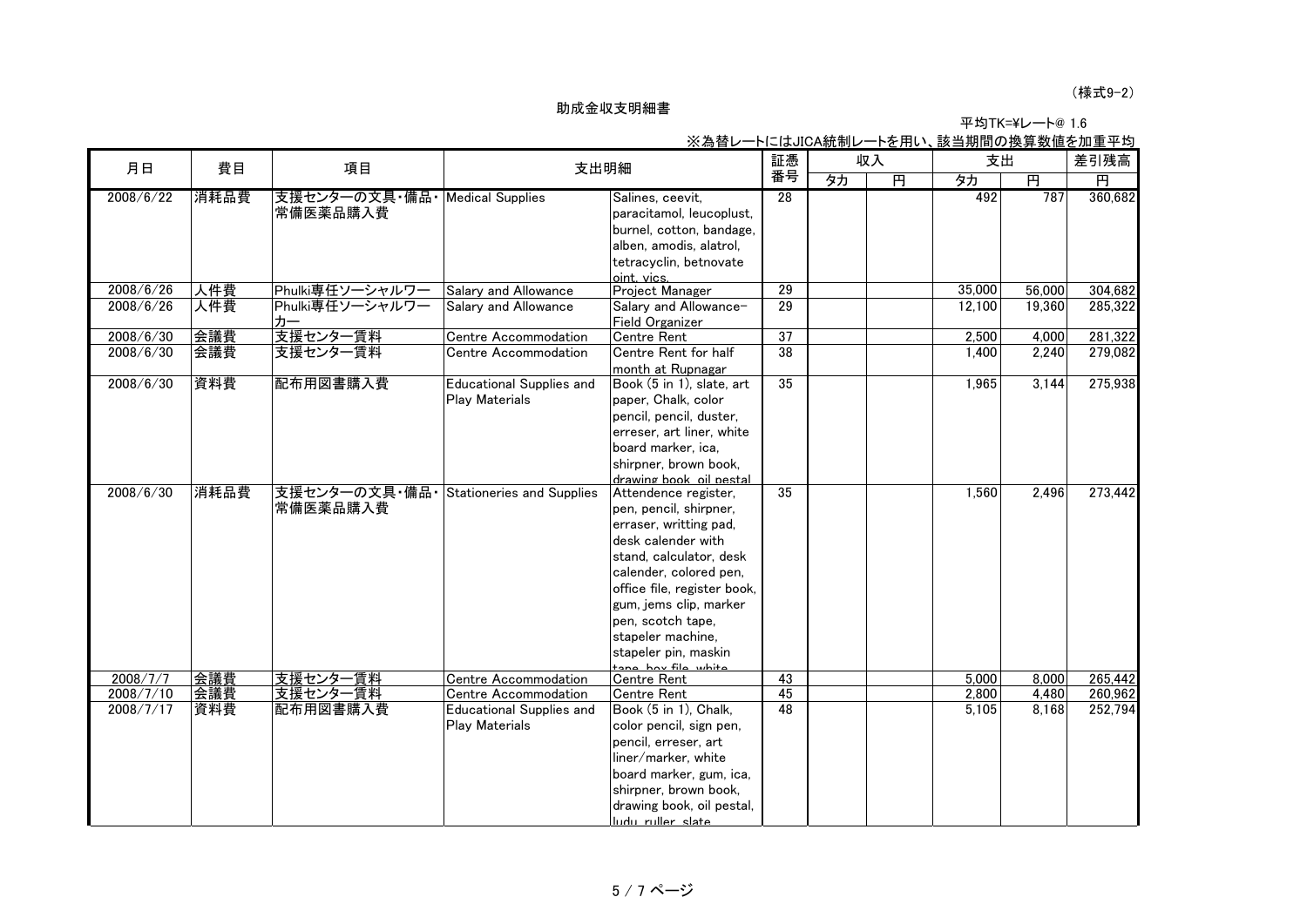1.6 平均TK=¥レート@

|           |                      |                                         |                                  | <u>※為替レートにはJICA統制レートを用い、該当期間の換算数値を加重平均</u>                                                      |         |    |   |        |        |         |
|-----------|----------------------|-----------------------------------------|----------------------------------|-------------------------------------------------------------------------------------------------|---------|----|---|--------|--------|---------|
| 月日        | 費目                   | 項目                                      | 支出明細                             |                                                                                                 | 証憑      | 収入 |   | 支出     |        | 差引残高    |
|           |                      |                                         |                                  |                                                                                                 | 番号      | タカ | 再 | 夕力     | 再      | 再       |
| 2008/7/17 | 消耗品費                 | 支援センターの文具・備品・<br>常備医薬品購入費               | <b>Stationeries and Supplies</b> | pen, note book,<br>attendence register,<br>color pen, file, offset<br>paper, maskin tape        | 48      |    |   | 660    | 1,056  | 251,738 |
| 2008/7/27 | 人件費                  | Phulki専任ソーシャルワー                         | Salary and Allowance             | Project Manager                                                                                 | 52      |    |   | 24,000 | 38.400 | 213,338 |
| 2008/7/27 | 人件費                  | Phulki専任ソーシャルワー<br>カー                   | Salary and Allowance             | Salary and Allowance-<br><b>Field Organizer</b>                                                 | 52      |    |   | 12,100 | 19,360 | 193,978 |
| 2008/7/27 | 人件費                  | 技術研修トレーナー                               | Honorarium                       | cooking trainer                                                                                 | $JV-03$ |    |   | 1,515  | 2,424  | 191,554 |
| 2008/7/27 | 機械·器具<br>備品費/文<br>献費 | 支援センター備品                                | Centre Setup Expenses            | 2 paposh                                                                                        | $JV-3$  |    |   | 120    | 192    | 191,362 |
| 2008/7/27 | 交通·通信<br>費           | 携帯電話プリペイドカード購 Telecommunication &<br>入費 | Postage                          | Mobile Phone Card                                                                               | 51      |    |   | 150    | 240    | 191,122 |
| 2008/7/27 | 交通·通信<br>費           | 携帯電話プリペイドカード購 Telecommunication &<br>入費 | Postage                          | Mobile Phone Card                                                                               | $JV-03$ |    |   | 300    | 480    | 190,642 |
| 2008/7/27 | 消耗品費                 | 支援センターの文具・備品・<br>常備医薬品購入費               | <b>Medical Supplies</b>          | Salines, ceevit,<br>paracitamol, alben, eye<br>drop, histacine, metryl,<br>betnovate. clofenac. | $JV-03$ |    |   | 755    | 1,208  | 189,434 |
| 2008/7/27 | 消耗品費                 | 支援センターの文具・備品<br>常備医薬品購入費                | <b>Stationeries and Supplies</b> | Box file                                                                                        | $JV-03$ |    |   | 100    | 160    | 189,274 |
| 2008/8/6  | 会議費                  | 支援センター賃料                                | Centre Accommodation             | <b>Centre Rent</b>                                                                              | 55      |    |   | 5,000  | 8,000  | 181,274 |
| 2008/8/10 | 機械·器具<br>備品費/文<br>献費 | 支援センター備品                                | <b>Centre Setup Expenses</b>     | Paposh, stove, bowl,<br>charger light, sign board                                               | 57      |    |   | 2.180  | 3,488  | 177,786 |
| 2008/8/14 | 人件費                  | 技術研修トレーナー                               | Honorarium                       | sewing trainer                                                                                  | 58      |    |   | 1,000  | 1,600  | 176,186 |
| 2008/8/14 | 機械·器具<br>備品費/文<br>献費 | 支援センター備品                                | Equipment                        | Digital Camera                                                                                  | $JV-04$ |    |   | 23,990 | 38,384 | 137,802 |
| 2008/8/19 | 機械·器具<br>備品費/文<br>献費 | 支援センター備品                                | <b>Centre Setup Expenses</b>     | Tube light, tube light<br>set, wages                                                            | 60      |    |   | 390    | 624    | 137,178 |
| 2008/8/19 | 交通·通信<br>費           | 携帯電話プリペイドカード購 Telecommunication &<br>入費 | Postage                          | Mobile Phone Card                                                                               | 60      |    |   | 300    | 480    | 136,698 |
| 2008/8/19 | 消耗品費                 | 支援センターの文具・備品・<br>常備医薬品購入費               | <b>Stationeries and Supplies</b> | Scaning, Film, bettery,<br>develop, wash                                                        | 60      |    |   | 512    | 819    | 135,879 |
| 2008/8/19 | 人件費                  | 技術研修トレーナー                               | Honorarium                       | cooking trainer                                                                                 | 59      |    |   | 864    | 1,382  | 134,497 |
| 2008/8/25 | 人件費                  | Phulki専任ソーシャルワー                         | Salary and Allowance             | Project Manager                                                                                 | 62      |    |   | 16,000 | 25,600 | 108,897 |
| 2008/8/25 | 人件費                  | Phulki専任ソーシャルワー<br>カー                   | Salary and Allowance             | Salary and Allowance-<br>Centre in charge                                                       | 62      |    |   | 12,100 | 19,360 | 89,537  |
| 2008/8/25 | 消耗品費                 | 支援センターの文具・備品・<br>常備医薬品購入費               | Stationeries and Supplies        | File, pen holder,<br>magazine file, paper,<br>folder file, box file                             | 63      |    |   | 1,396  | 2,234  | 87,303  |
| 2008/8/31 | 人件費                  | 技術研修トレーナー                               | Honorarium                       | sewing trainer                                                                                  | 65      |    |   | 800    | 1,280  | 86,023  |